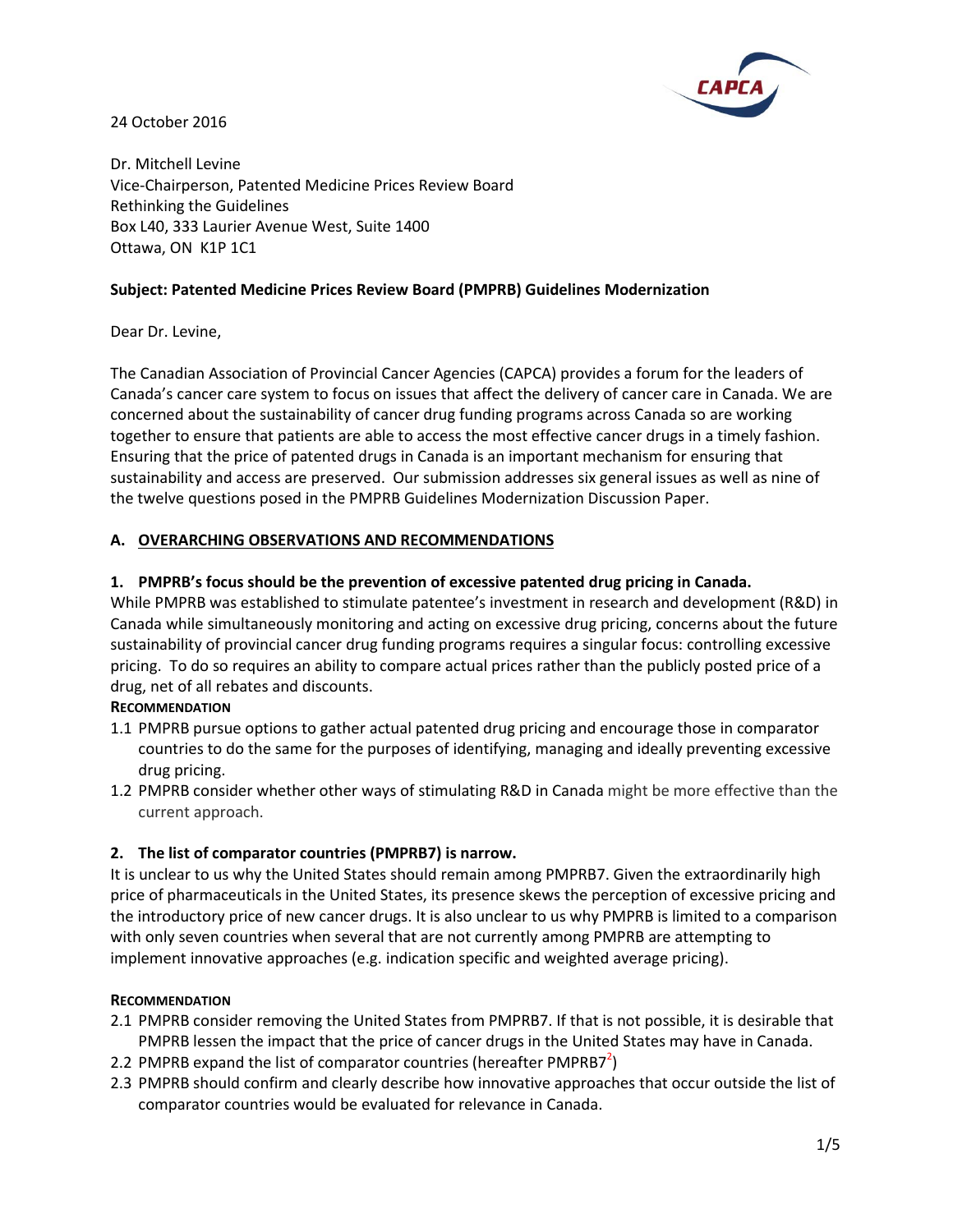### **3. PMPRB's approach to value based pricing could be enhanced.**

By tying the introductory price of new patented drugs to the level of therapeutic improvement (Guideline, Section C11.3-C11.7, pages 26-27), PMPRB has begun to address value based drug pricing. However, the current pricing processes do not reflect changes in the use of a drug over time (See: Example #1). Moreover, PMPRB's current approach does not allow the price of a drug to be reassessed if the promise of a new cancer drug does not resemble actual patient outcomes in the general population (versus clinical trial setting).

**Example #1**: *Nivolumab (Opdivo) was first approved as a treatment for metastatic melanoma, a relatively small patient population. However, in spite of the subsequent addition of a second indication for a considerably larger patient population, neither the price of the drug nor the determination of what price would be considered "excessive" were affected.*

#### **RECOMMENDATION**

- 3.1 PMPRB conduct a policy assessment of additional value-based pricing models used in high, medium, and possibly low resource countries to determine possible enhancements to existing PMPRB valuebased pricing.
- 3.2 PMPRB consider amending its pricing processes to allow the re-evaluation when use of the drug may change to enable the re-evaluation of pricing based on an assessment of real world evidence of a drug's effectiveness.
- 4. **Retrospective assessment of excessive pricing and annual increases leave payers open to significant budget risk**

PMPRB currently investigates whether the price charged by a patentee was excessive after the drug was sold at that price, rather than before the price was imposed. A significant enough price increase may require trade-offs to balance an institution's cancer drug budget, which may include the use of less expensive and/or potentially less effective cancer medicines. Similarly, automatic allowable price increases in accordance with the CPI adjustment methodology allows the price of a patented drug to gradually and continuously creep towards the highest price in PMPRB comparator countries.

Excessive pricing may be an area of particular concern for drugs accessed through the Special Access Program or during periods of transition (from SAP to Orphan Drug Status or following changes in the distributor in Canada). These situations should be addressed by PMPRB to ensure that all appropriate mechanisms and safeguards have been put in place to prevent the need to control excessive pricing.

**Example #2**: *On August 24, Baxalta, Inc. issued notification of an immediate price increase of the pegasparaginase* (*ONCASPAR*®*) from \$4,494 to \$13,467.17 per vial, an increase of more than \$12 million across Canada. Only after multiple discussions over several months with many clinical and pharmacy experts was the option of launching an investigation for excessive pricing ever raised. Moreover, the actual hearing is scheduled to occur 15 months after the price increase.* 

**Example #3**: *Between 2013 and 2015, access to carmustine for injection (BiCNU*®*) transitioned from Bristol Myers Squibb, to Special Access Program, to a new distributor (Heritage Pharmaceutical). Over that period, the price of the drug increased from \$200 / 100 mg vial to \$4,965.14 / 100 mg vial.*

**Example #4:** *On January 12, 2015 the price of dactinomycin (COSMEGEN*®) *0.5 mg injection increased from \$9.12 to \$300 / vial when a new importer, Recordati Rare Diseases, was announced.*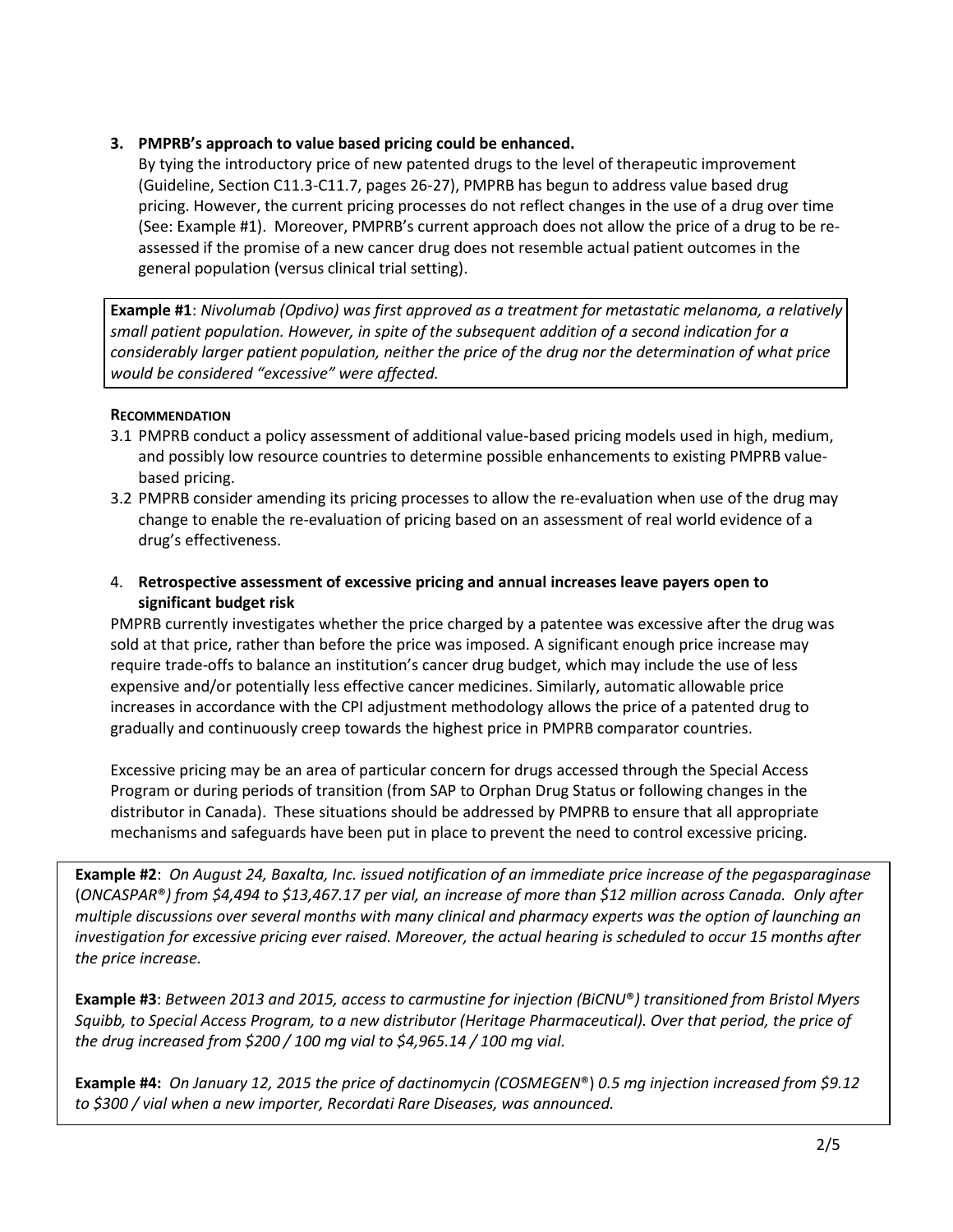#### **RECOMMENDATION**

- 4.1.PMPRB consider amending its processes so the introductory price and annual allowable increases are approved proactively for some or all cancer drugs.
- 4.2.PMPRB establish benchmarks for the maximum allowable duration of an investigation. Where possible these benchmarks should push for completion of the investigation and return of excess revenue charged in the same fiscal year in which excessive pricing occurred.

# 5. **Excessive revenue repayments are misdirected.**

The Patent Act, Section 83(2)(c) and 83(3)(c), can direct a patentee to repay excess revenue to Her Majesty. While this excess revenue could be returned to the provinces, there is no explicit expectation of repayment.

# **RECOMMENDATION**

5.1. At least 50% of any repayment of excess revenue should be returned to the province(s) that can confirm purchases during the period of excessive pricing.

# **6. Greater emphasis on driving prices toward the lower end of PMPRB7<sup>2</sup> countries.**

Given very substantial concern about the sustainability of cancer drug funding in Canada, an assessment of the areas where changing the language is most likely to result in actual lower introductory prices should be completed. For example, for drugs that offer substantial improvement would a shift in language from "higher of: 1) top of the TCC test comprised of all drug products" to "middle of" or "average of lowest three PMPRB7 $^2$ comparator countries" may have a meaningful impact on drug expenditure.

# **RECOMMENDATION**

6.1 PMPRB conduct an assessment of downgrading language in the Compendium to reflect a desire to be among the <u>lowest</u> (e.g. lowest  $1/3$ ) of PMPRB7<sup>2</sup> countries.

# **B. PMPRB QUESTIONS FOR DISCUSSION**

# **Question #1: What does the word excessive mean to you when you think about drug pricing in Canada today (additional text not included)?**

The price of a drug should be considered excessive if it exceeds the agreed upon cost and if the actual clinical outcomes would place the drug in a lower category of clinical outcome (e.g. breakthrough to substantial, etc). Having said that, the following would generally be considered acceptable:

- A situation where a small proportion of cancer drugs cost exponentially more than other cancer drugs because they bring a similar degree of exceptional value over existing drugs (e.g. reduction in administration frequency from lengthy biweekly infusions requiring hospitalization to outpatient administration every three months).
- As cancer care and possibly healthcare moves from blockbuster to high specialized drug treatments, PMPRB and payers will need to be cognizant of the system AND individual impact of exceptionally expensive drugs on provincial drug budgets and affordability. One or two exceptionally high priced drugs may be affordable but the cumulative effect of several of them may not be.
- Where the cost of a drug is similar to the cost of other drugs that treat the same disease and if the drug is also deemed to be affordable based on an assessment of the size of the potential population to treat, duration of treatment, and cumulative drug budget impact.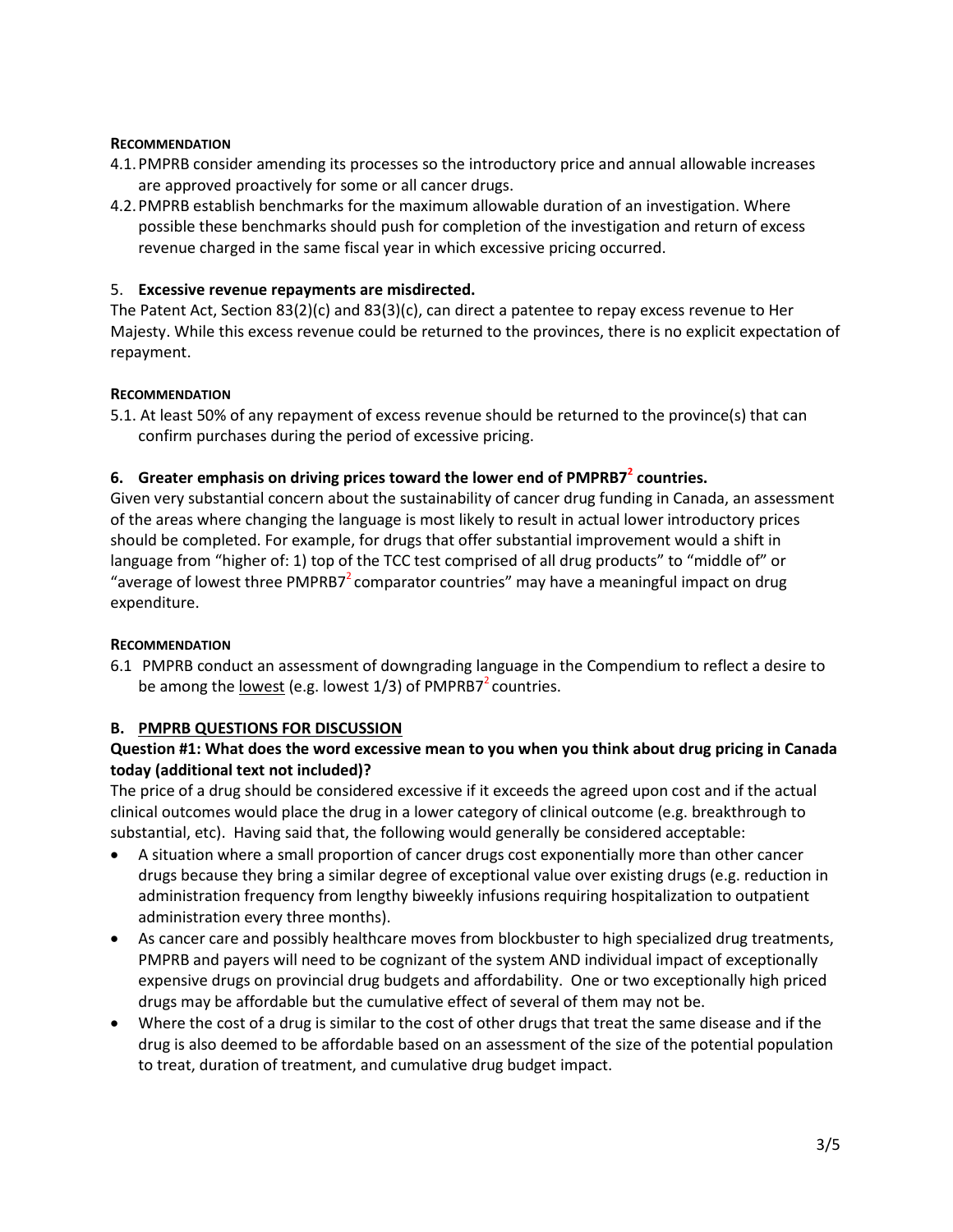# **Question #2: Given that it is standard industry practice worldwide to insist that public prices not reflect discounts and rebates, should the PMPRB generally place less weight on international public list prices when determining the non-excessive price ceiling for a drug?**

Yes, less weight should be placed on the public price of a drug. In fact, this is one of the most important aspects of PMPRB's work. Until comparisons of actual pricing can occur, the impact of PMPRB and its ability to identify and control excessive pricing is muted. International cooperation is needed to change the culture of allowing confidential pricing agreements. In the meantime, the actual cost of cancer drugs should be made available confidentially to organizations like PMPRB that are responsible for determining whether pricing is excessive.

# **Question #3: In your view, given today's pharmaceutical operating environment, is there a particular s. 85 factor that the Guidelines should prioritize or weight more heavily in examining whether a drug is potentially excessively priced?**

The factors that the PMPRB should consider most important and weigh more heavily in examining whether a drug is potentially excessively priced are cost of existing drugs used to treat the same disease and comparison of price in other jurisdictions (within Canada and between countries). More broadly, PMPRB should conduct an assessment of the impact of voluntary compliance with its pricing policies, particularly in areas other than healthcare.

# **Question #4: Should the PMPRB set its excessive price ceilings at the low, medium or high end of the PMPRB7 countries?**

If PMPRB accepts that its policy objective should not only be to prevent excessive pricing but to ensure sustainable drug pricing in Canada, the excessive price ceilings should be at the lower end of the group of comparator countries. PMPRB should consider removing the United States from the existing list of PMPRB7 comparator countries or at least lessening the statistical impact of often substantially higher US prices relative to all other PMPRB7 countries, and should also consider expanding the list of comparator countries as previously addressed in this submission.

# **Question #5: Does the amount of research and development that the pharmaceutical industry conducts in Canada relative to these other countries impact your answer to the above question and if so, why?**

Research is vital to the future of cancer control, and measures to support a vibrant research community in Canada will ensure that Canadians will have access to innovative treatment approaches. If one forgoes the possibility that PMPRB is operating under two competing ineffective policy objectives (ensure prices aren't excessive and stimulate R&D investment in Canada), yes excessive price ceilings should have some correlation with the level of R&D.

### **Question #6: What alternatives to the current approach to categorizing new patented medicines (based on degree of therapeutic benefit) could be used to apply the statutory factors from the outside and address questions of high relative prices, market dynamics and affordability?**

PMPRB should consider integrating affordability thresholds, real world evidence, budget impact, and volume based possibly indication based or weighted average pricing. Moreover, PMPRB should consider introducing flexible pricing processes to allow the re-evaluation all relevant price tests when volume increases (multiple indications leading to substantially increases in volume or when the drug is added to other treatment regimens for doublet or triplet combination therapy) or when research suggests significantly longer duration of therapy than was apparent when the drug was introduced to the Canadian market.